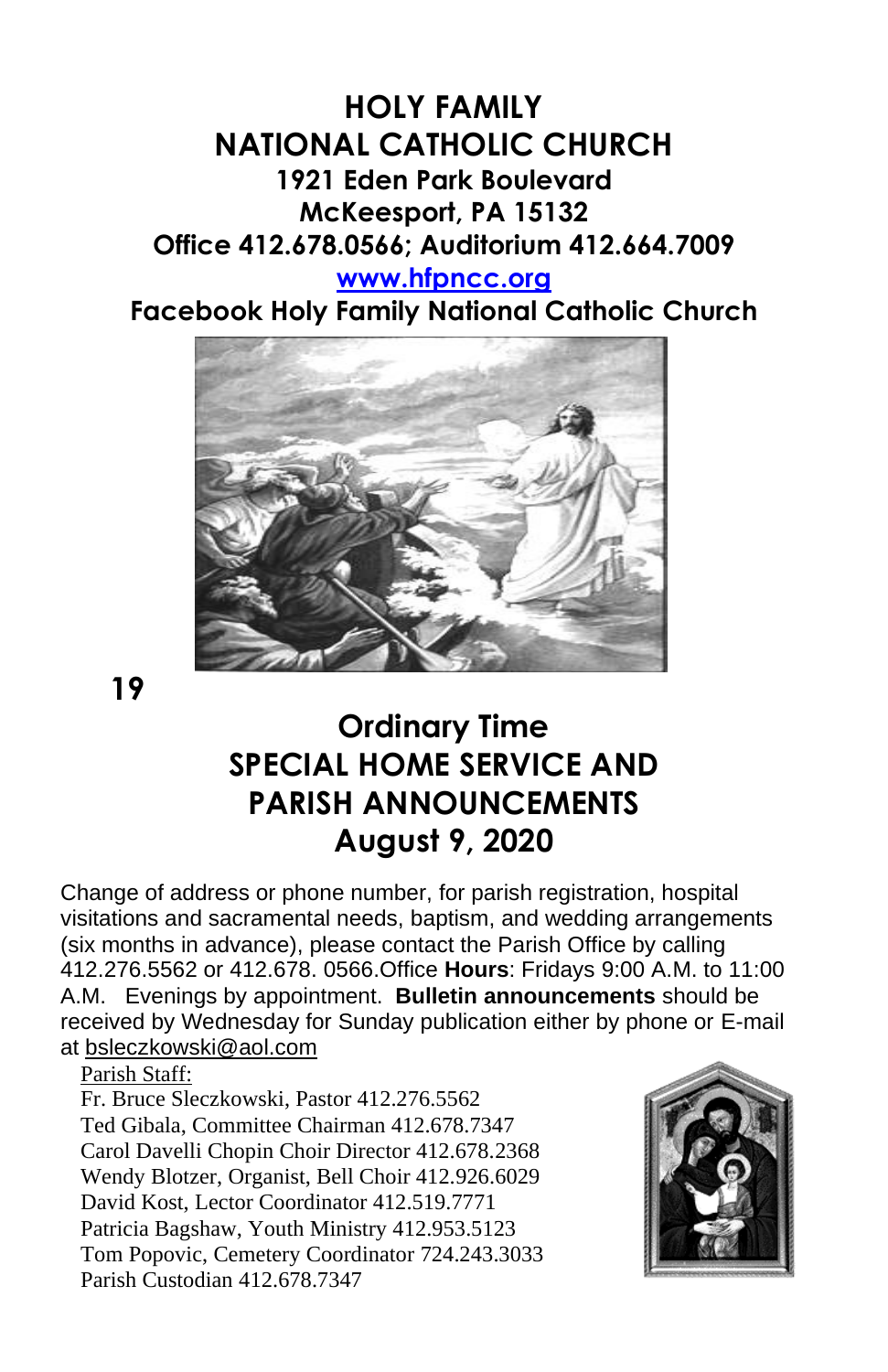### **This Week**

Sunday, August 9, 2020 19th Sunday Ordinary Time  $9.00 \text{ A} \text{ M}$ **Holy Mass** +Angelo & +Josephine Tarli Int Mrs. Steffania Piekielek

20<sup>th</sup> Sunday Ordinary Time Sunday, August 16, 2020 **Holy Mass** +Mary Strychalski Int. Mrs. Martha Krusienski

A reminder: Always keep your face mask on and social distance

#### THE SECOND ANNUAL HEART & SOUL **REMEMBRANCE**

In loving memory of Former PNU CEO Irene Jugan

 $9:00 A.M.$ 

Nomination criteria:

Individual submitting a

- nomination must be a PNU and PNCC member.
- Individual being nominated must be a PNU and PNCC member.
- Individual being nominated must demonstrate the attributes of Former CEO Irene Jugan, most notably her love and dedication to both the Polish National Union and the Polish National Catholic Church, as well as her strength of character, resolution, kind and caring ways, and of course... her feisty spirit.

Nominations must include the following information:

- Name, address, and contact information (phone and email) for both the Nominee and the individual submitting the nomination
	- Name of parish the Nominee is a member of
	- List of PNU and PNCC organizations and activities the Nominee is/has served in and approximately the length of time, if known.
- A short 1-2 paragraphs explaining how the nominee demonstrates the attributes of Irene Jugan.

Nominations should be emailed to PNU Home Office. Attn: CFO John Andrzejewski, executive02epnu.org, received no later than September 15th, 2020

> **Recipient of the award will** be selected by the PNU Board

PNU members may submit their nominations from now until September 15th, 2020